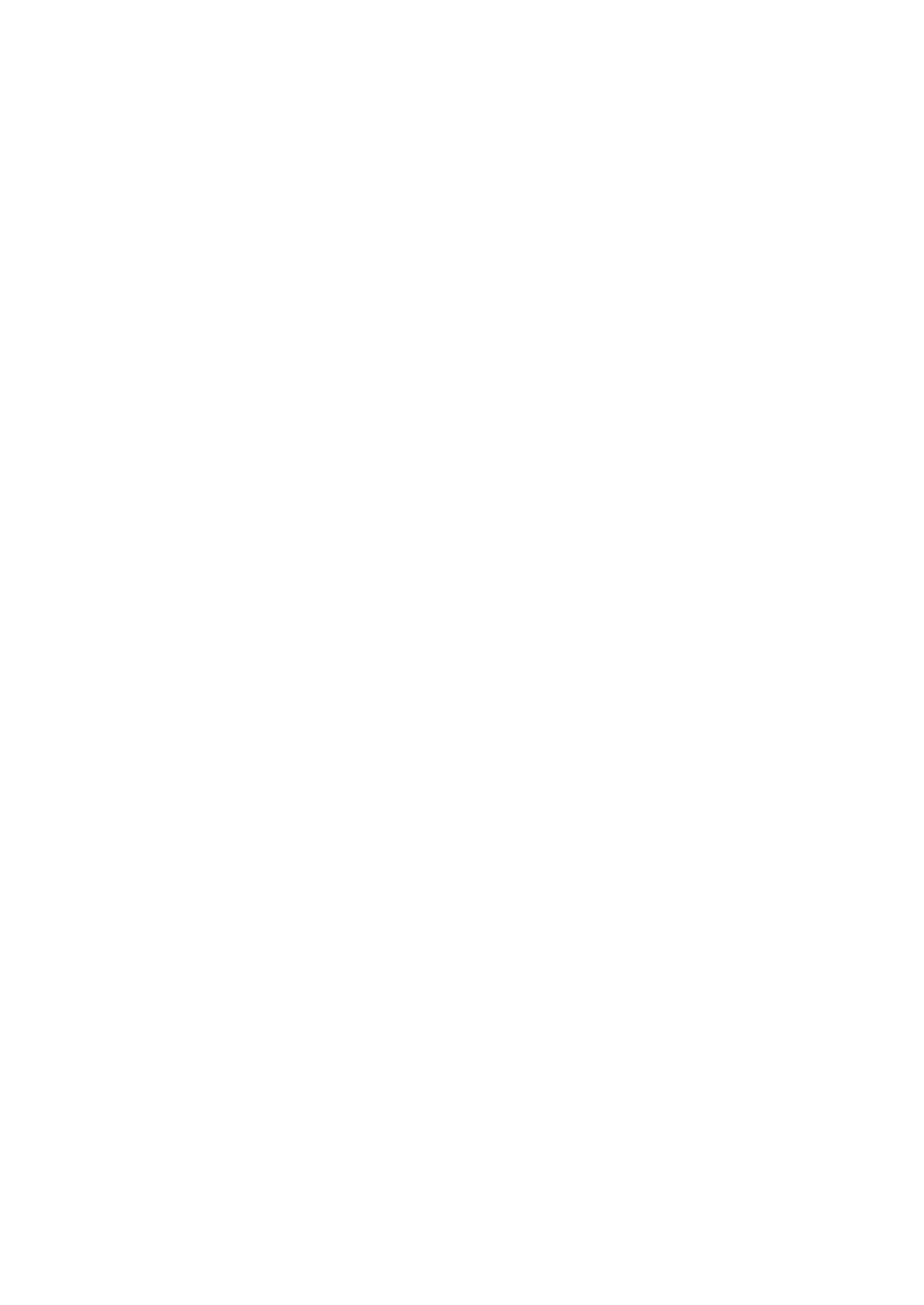#### WORLD TRADE ORGANIZATION APPELLATE BODY

### **India – Measures Affecting the Automotive Sector**

India – *Appellant* European Communities – *Appellee* United States – *Appellee*

Korea – *Third Participant*

AB-2002-1

Present:

Ganesan, Presiding Member Sacerdoti, Member Taniguchi, Member

1. This appeal concerns the Panel Report, *India – Measures Affecting the Automotive Sector* (the "Panel Report").<sup>1</sup> The Panel was established to consider complaints by the United States and the European Communities relating to certain aspects of India's automotive components licensing policy as set forth in India's Public Notice No.  $60^2$  and the Memoranda of Understanding signed pursuant thereto. Public Notice No. 60 required each passenger car manufacturer in India to sign a Memorandum of Understanding ("MOU") with the Director General of Foreign Trade, and specified a number of conditions to be included in such MOUs.<sup>3</sup>

2. This dispute concerns two of the conditions stipulated by Public Notice No. 60 and included in each MOU, namely: (i) an "indigenization" requirement, whereby each car manufacturer was obliged to achieve indigenization, or local content, of a minimum level of 50 percent by the third year from the date of its first import of cars in the form of completely and semi-knocked down kits ("CKD/SKD kits"), or certain automobile components, and 70 percent by the fifth year from that date; and (ii) a "trade balancing requirement", whereby each car manufacturer was obliged to balance, over the period of the MOU, the value of its imports of CKD/SKD kits and components with the value of its exports of cars and components.<sup>4</sup> At the time Public Notice No. 60 was issued, India maintained import restrictions and a discretionary import licensing scheme for, *inter alia*, automobile CKD/SKD kits and components. A manufacturer that failed to comply with the conditions set forth in Public Notice No. 60 and the MOUs could be denied a licence to import CKD/SKD kits and components.

 $1$ WT/DS146/R, WT/DS175/R, 21 December 2001.

<sup>&</sup>lt;sup>2</sup>Public Notice No. 60 was issued on 12 December 1997 by the Government of India's Ministry of Commerce, acting pursuant to the Foreign Trade (Development and Regulation) Act of 1992. (Panel Report, para. 2.4)

<sup>&</sup>lt;sup>3</sup>Panel Report, paras. 2.4 and 2.5 and Annex Tables 1 and 2.

<sup>4</sup> *Ibid*.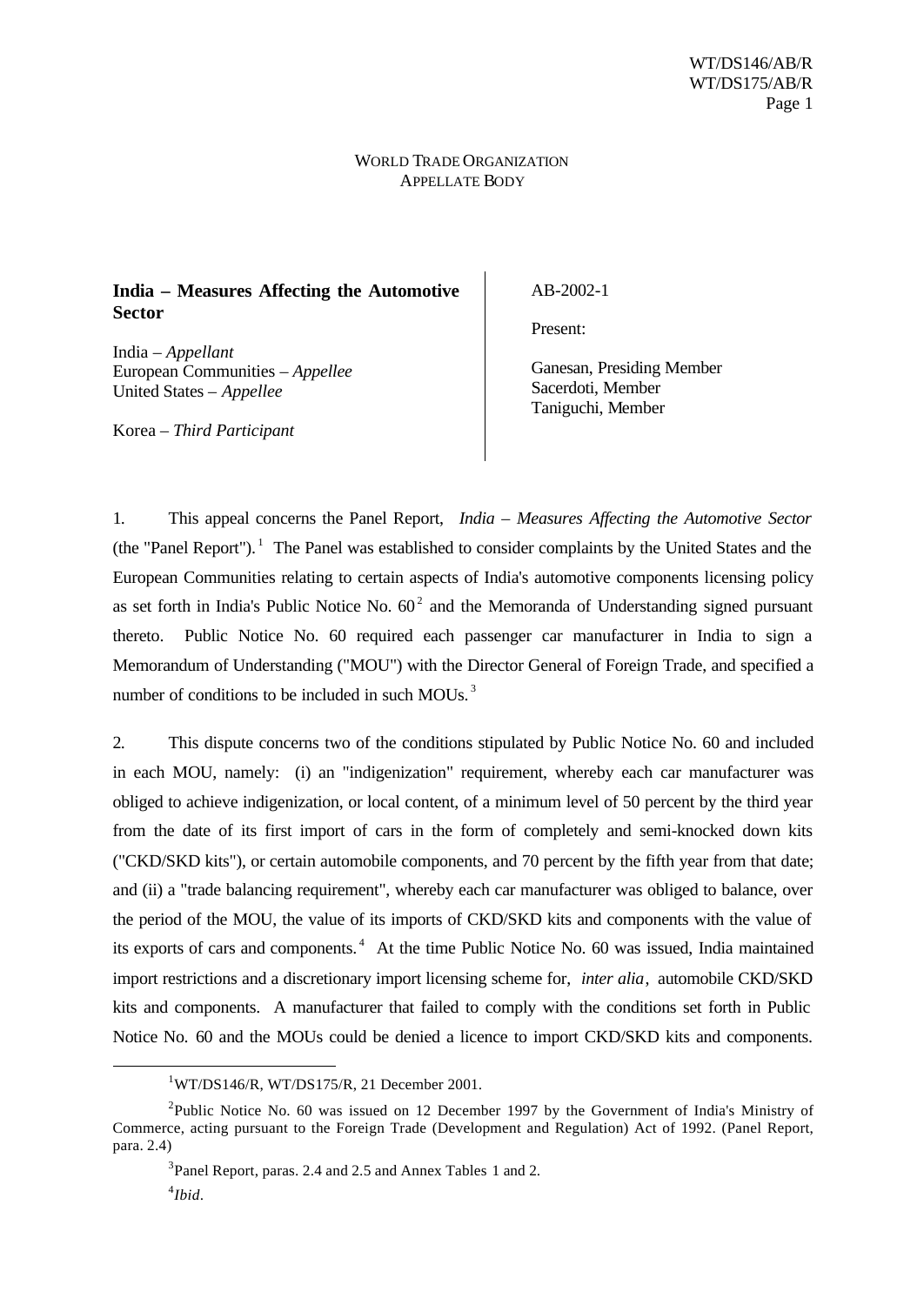India abolished its import restrictions and related discretionary import licensing scheme, including the restrictions and licensing requirements applicable to CKD/SKD kits and components, on 1 April 2001. This occurred during the course of the Panel proceedings. The relevant factual aspects of this dispute are set out in greater detail in paragraphs 2.1 through 2.5 of the Panel Report.

3. On 15 May 2000, the United States requested the establishment of a panel to examine the consistency of the measures at issue with Articles III:4 and XI:1 of the *General Agreement on Tariffs and Trade 1994* (the "GATT 1994"), and Articles 2.1 and 2.2 of the *Agreement on Trade-Related Investment Measures* (the *'TRIMS Agreement'*').<sup>5</sup> On 12 October 2000, the European Communities requested the establishment of a panel to examine the consistency of the measures at issue with Articles III:4 and XI:1 of the GATT 1994, and Article 2.1 of the *TRIMS Agreement*.<sup>6</sup> The European Communities also specifically requested the Panel to find that the measures at issue were inconsistent with these provisions of the covered agreements as of the date of establishment of the Panel, and that they had remained so after 1 April 2001. <sup>7</sup> Pursuant to Article 10.2 of the *Understanding on Rules and Procedures Governing the Settlement of Disputes* (the "DSU"), Korea and Japan reserved their third party rights in the dispute.<sup>8</sup>

4. In its Report, circulated on 21 December 2001, the Panel found that:

- (a) India acted inconsistently with its obligations under Article III:4 of the GATT 1994 by imposing on automotive manufacturers, under the terms of Public Notice No. 60 and the MOUs signed thereunder, an obligation to use a certain proportion of local parts and components in the manufacture of cars and automotive vehicles ("indigenization" condition);
- (b) India acted inconsistently with its obligations under Article XI of the GATT 1994 by imposing on automotive manufacturers, under the terms of Public Notice No. 60 and the MOUs signed thereunder, an obligation to balance any importation of certain kits and components with exports of equivalent value ("trade balancing" condition); [and]

l

8 *Ibid*., para. 1.6.

 $5$ WT/DS175/4.

<sup>6</sup>WT/DS146/4. At its meeting on 17 November 2000, the Dispute Settlement Body agreed, in accordance with Article 9.1 of the *Understanding on Rules and Procedures Governing the Settlement of Disputes*, that the Panel established on 27 July 2000 to examine the complaint by the United States should also examine the complaint by the European Communities. (Panel Report, para. 1.4; WT/DSB/M/92)

<sup>&</sup>lt;sup>7</sup>Panel Report, para. 3.5.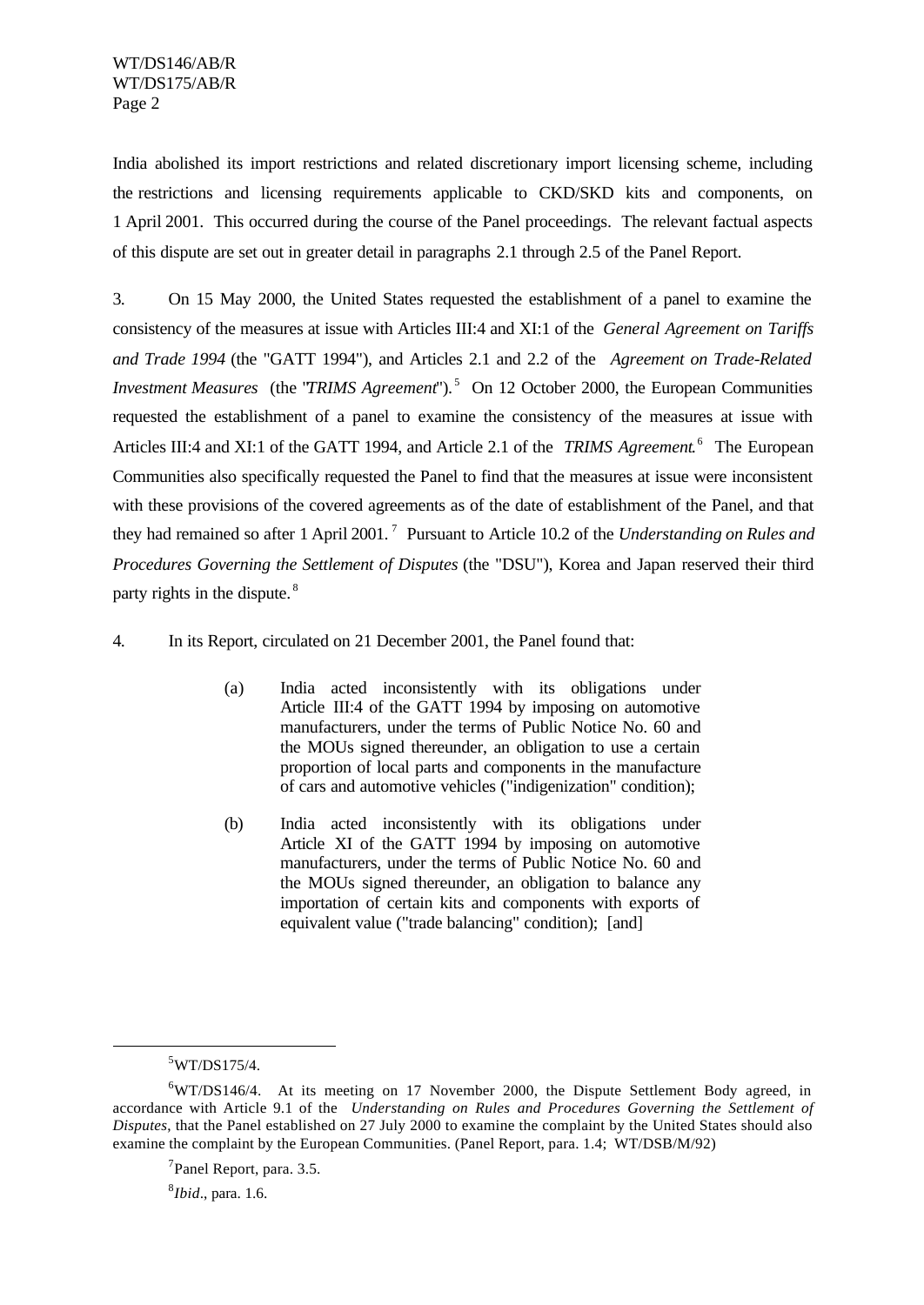(c) India acted inconsistently with its obligations under Article III:4 of the GATT 1994 by imposing, in the context of the trade balancing condition under the terms of Public Notice No. 60 and the MOUs signed thereunder, an obligation to offset the amount of any purchases of previously imported restricted kits and components on the Indian market, by exports of equivalent value.<sup>9</sup>

5. In the light of its findings that the measures at issue were inconsistent with Articles III:4 and XI:1 of the GATT 1994, the Panel was of the view that it was not necessary to address the claims made by the European Communities and the United States under the *TRIMS Agreement*. 10

6. The Panel then went on to give "separate consideration" to:

… whether the events which took place subsequently, including on or after 1 April 2001, might have affected the existence of any violations identified and … whether those events affect the nature or range of any recommendations [the Panel] may make to the DSB in accordance with Article 19.1 of the DSU.<sup>11</sup>

7. More specifically, the Panel:

… felt that it would not be making an "objective assessment of the matter before it", or assisting the DSB in discharging its responsibilities under the DSU in accordance with Article 11 of the DSU, had it chosen not to address the impact of events having taken place in the course of the proceedings, in assessing the appropriateness of making a recommendation under Article 19.1 of the  $\overline{DSU}^{12}$ 

8. Having considered the events that took place during the Panel proceedings, the Panel found that:

> … the indigenization conditions contained in Public Notice No. 60 and in the MOUs, as they have continued to exist and apply after 1 April 2001, have remained in violation of the relevant GATT provisions.<sup>13</sup>

> > …

<sup>&</sup>lt;sup>9</sup> Panel Report, para. 8.1.

<sup>10</sup>*Ibid*., para. 7.324.

<sup>11</sup>*Ibid*., para. 8.3.

<sup>12</sup>*Ibid*., para. 8.28.

<sup>13</sup>*Ibid*., para. 8.47.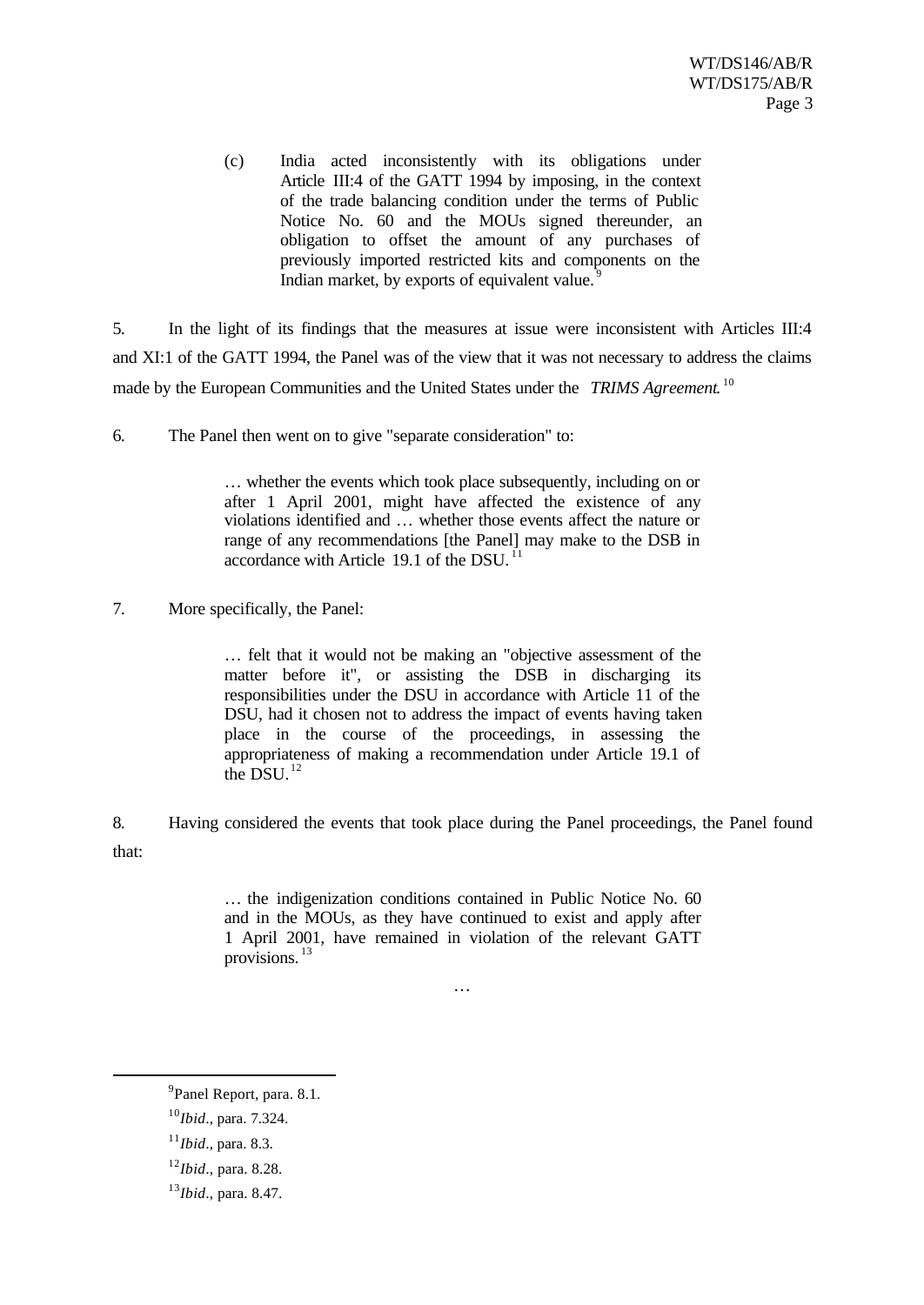… the trade balancing conditions contained in Public Notice No. 60 and in the MOUs, as they have continued to exist and apply after 1 April 2001, have remained in violation of the relevant GATT provisions. <sup>14</sup>

9. The Panel consequently recommended that the Dispute Settlement Body (the "DSB") request India to bring its measures into conformity with its obligations under the *Marrakesh Agreement Establishing the World Trade Organization* (the "*WTO Agreement*"). <sup>15</sup>

10. On 31 January 2002, India notified the DSB of its decision to appeal certain issues of law covered in the Panel Report and certain legal interpretations developed by the Panel, pursuant to paragraph 4 of Article 16 of the DSU, and filed a Notice of Appeal with the Appellate Body pursuant to Rule 20 of the *Working Procedures for Appellate Review* (the "*Working Procedures*"). In this Notice of Appeal, India stated that:

> India seeks review by the Appellate Body of the Panel's conclusion that Articles 11 and 19.1 of the DSU required it to address the question of whether the measures found [to] be inconsistent with Articles III:4 and XI:1 of the General Agreement on Tariffs and Trade 1994 ("GATT") had been brought into conformity with the GATT as a result of measures taken by India during the course of the proceedings.

> India further seeks review by the Appellate Body of the Panel's conclusion that the enforcement of the export obligations that automobile manufacturers incurred until 1 April 2001 under India's former import licensing scheme is inconsistent with Articles III:4 and XI:1 of the GATT.

> India considers these conclusions of the Panel to be in error and based upon erroneous findings on issues of law and related legal interpretations. <sup>16</sup>

11. On 11 February 2002, India filed an appellant's submission.<sup>17</sup> The European Communities and the United States each filed an appellee's submission on 25 February 2002.<sup>18</sup> On the same day, Korea filed a third participant's submission.<sup>19</sup>

<sup>&</sup>lt;sup>14</sup>Panel Report, para. 8.61.

<sup>15</sup>*Ibid*., para. 8.65.

<sup>16</sup>WT/DS146/8, WT/DS175/8, 31 January 2002.

<sup>17</sup>Pursuant to Rule 21(1) of the *Working Procedures*.

<sup>18</sup>Pursuant to Rule 22(1) of the *Working Procedures*.

<sup>19</sup>Pursuant to Rule 24 of the *Working Procedures*.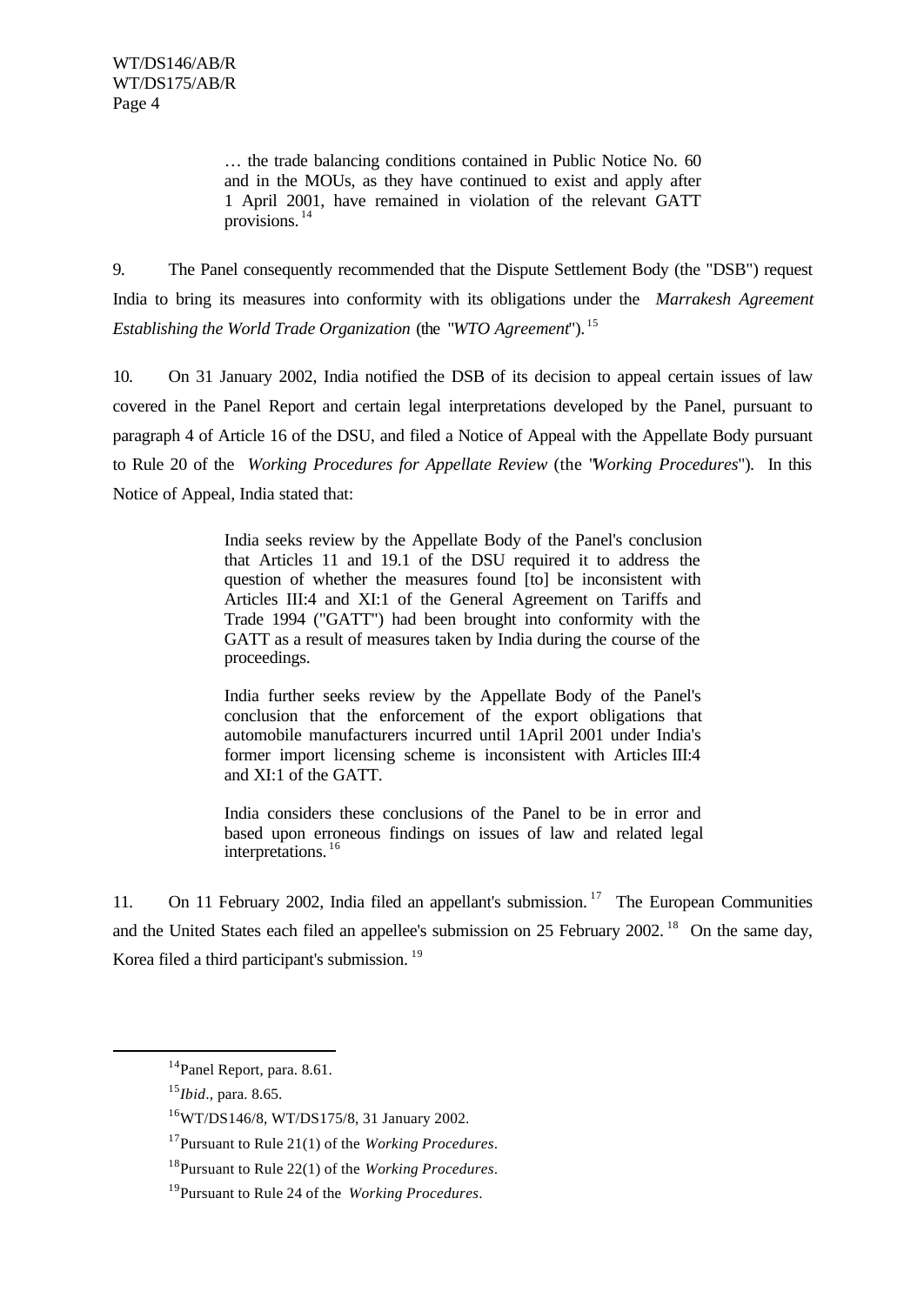12. On 25 February 2002, the Appellate Body received a letter from Japan indicating that Japan would not be filing a written submission in this appeal, but that Japan wished to attend the oral hearing.<sup>20</sup> By letter dated 27 February 2002, the Appellate Body Secretariat informed Japan, the participants and the third participant that the Division hearing this appeal was "inclined to allow Japan to attend the oral hearing as a passive observer, if none of the participants or third participants object." On 1 March 2002 and 4 March 2002, respectively, the Appellate Body received written responses from the European Communities and the United States.

13. Taking account of the views expressed by the European Communities and the United States, the Division on 5 March 2002 informed Japan, the participants, and the third participant, that although Japan had not filed a written submission as a third participant, Japan would be allowed to attend the oral hearing as a passive observer, that is, to attend the oral hearing and hear the oral statements and responses to questioning by the participants and the third participant in this appeal.

14. In accordance with the Working Schedule for Appeal communicated to the parties and the third parties on 1 February 2002, the oral hearing in the appeal was scheduled to be held on 15 March 2002.<sup>21</sup>

15. On 14 March 2002, the Appellate Body received a letter from India, in which India stated that:

> Pursuant to Rule 30(1) of the *Working Procedures for Appellate Review*, this is to inform the Appellate Body that India is withdrawing the above-mentioned appeal; oral hearing on this is scheduled for 15 March 2002. Inconvenience caused to the Appellate Body, Secretariat, the other parties and the third participants is deeply regretted.

16. Rule 30(1) of the *Working Procedures* provides that:

At any time during an appeal, the appellant may withdraw its appeal by notifying the Appellate Body, which shall forthwith notify the DSB.

17. Upon receipt of India's letter of 14 March 2002, the Appellate Body on the same day notified the DSB, pursuant to Rule 30(1) of the *Working Procedures*, that India "has notified the Appellate Body that India is withdrawing its appeal" in this dispute  $22$ , and simultaneously informed India, the

<sup>&</sup>lt;sup>20</sup> Japan had reserved its rights to participate as a third party in the proceedings before the Panel; Panel Report, para. 1.6.

<sup>21</sup>Pursuant to Rule 27 of the *Working Procedures*.

<sup>22</sup>WT/DS146/9, WT/DS175/9, 14 March 2002.